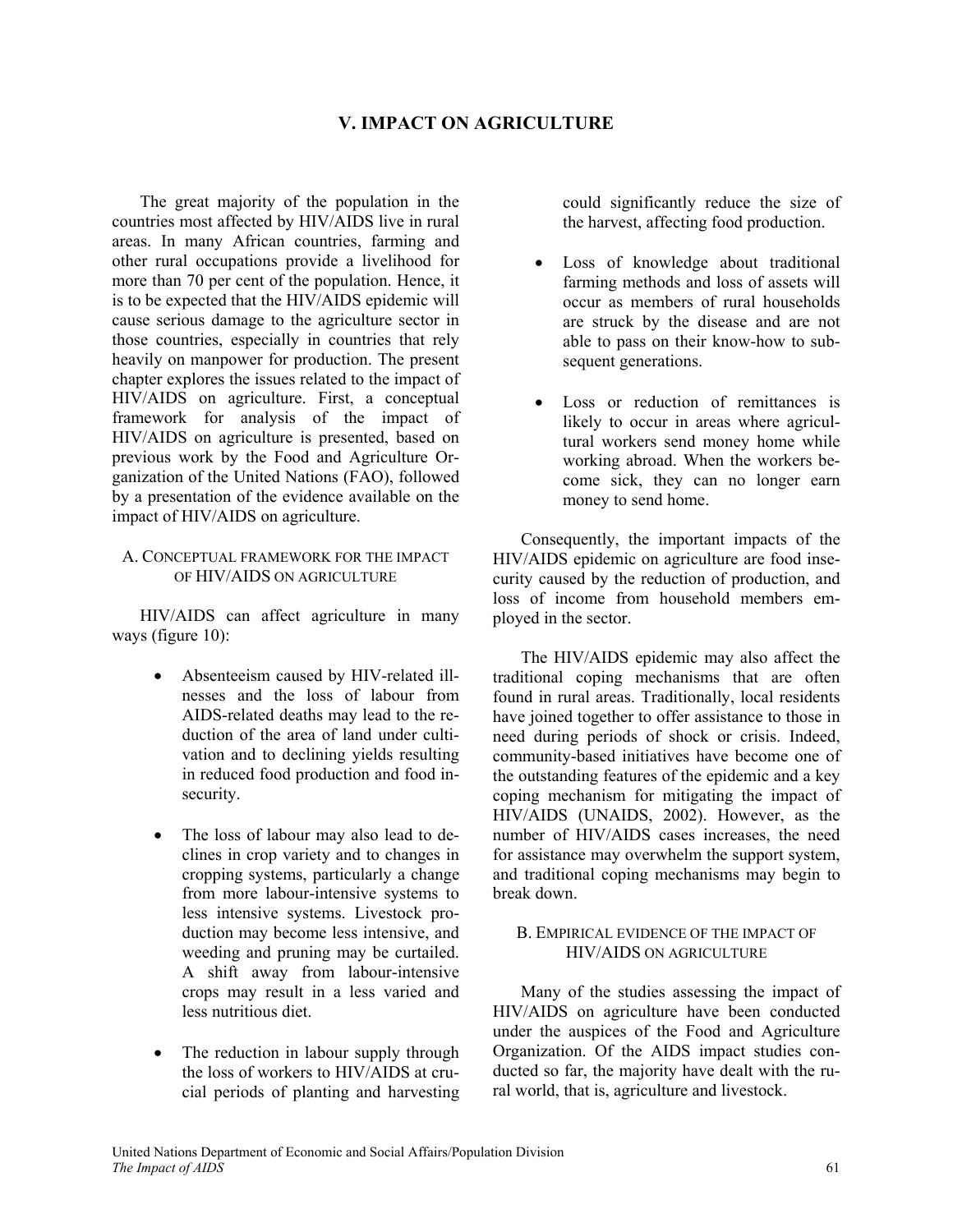**Figure10. Conceptual framework for the impact of the HIV/AIDS epidemic on agriculture**



 *Source:* United Nations, Department of Economic and Social Affairs, Population Division.

# 1. *Impact on food security and changes in cropping patterns*

One of the main impacts of HIV/AIDS on agriculture is its impact on food security. For example, a survey carried out in 1997 in Zimbabwe, a country with an adult prevalence rate of more than 25 per cent, estimated production loss in AIDSaffected households. The survey, conducted by the Zimbabwe Farmers' Union, found that agricultural output declined by nearly 50 per cent in the households affected by AIDS (Kwaramba, 1997). Maize production by smallholder farmers, and commercial farms declined by 61 per cent as a result of illness and deaths from AIDS (table 14). Those production losses could result from a number of factors, including shifting production patterns. However, according to Kwaramba, at that time the Zimbabwe data did not indicate a dramatic switch from cash to subsistence crops.

| TABLE 14. REDUCTION IN OUTPUT IN AIDS-AFFECTED |
|------------------------------------------------|
| HOUSEHOLDS, ZIMBABWE                           |

| Crop          | <b>Production</b> loss<br>(Percentage) |  |  |
|---------------|----------------------------------------|--|--|
|               |                                        |  |  |
| Maize         | 61                                     |  |  |
| Cotton        | 47                                     |  |  |
| Vegetables    | 49                                     |  |  |
| $Ground$ nuts | 37                                     |  |  |
| Cattle        | 29                                     |  |  |

 *Source*: Kwaramba, *The Socio-economic Impact of HIV/AIDS on Communal Agricultural Production Systems in Zimbabwe* (Harare, Zimbabwe Farmer's Union and Friederich Ebert Stiffung, 1997).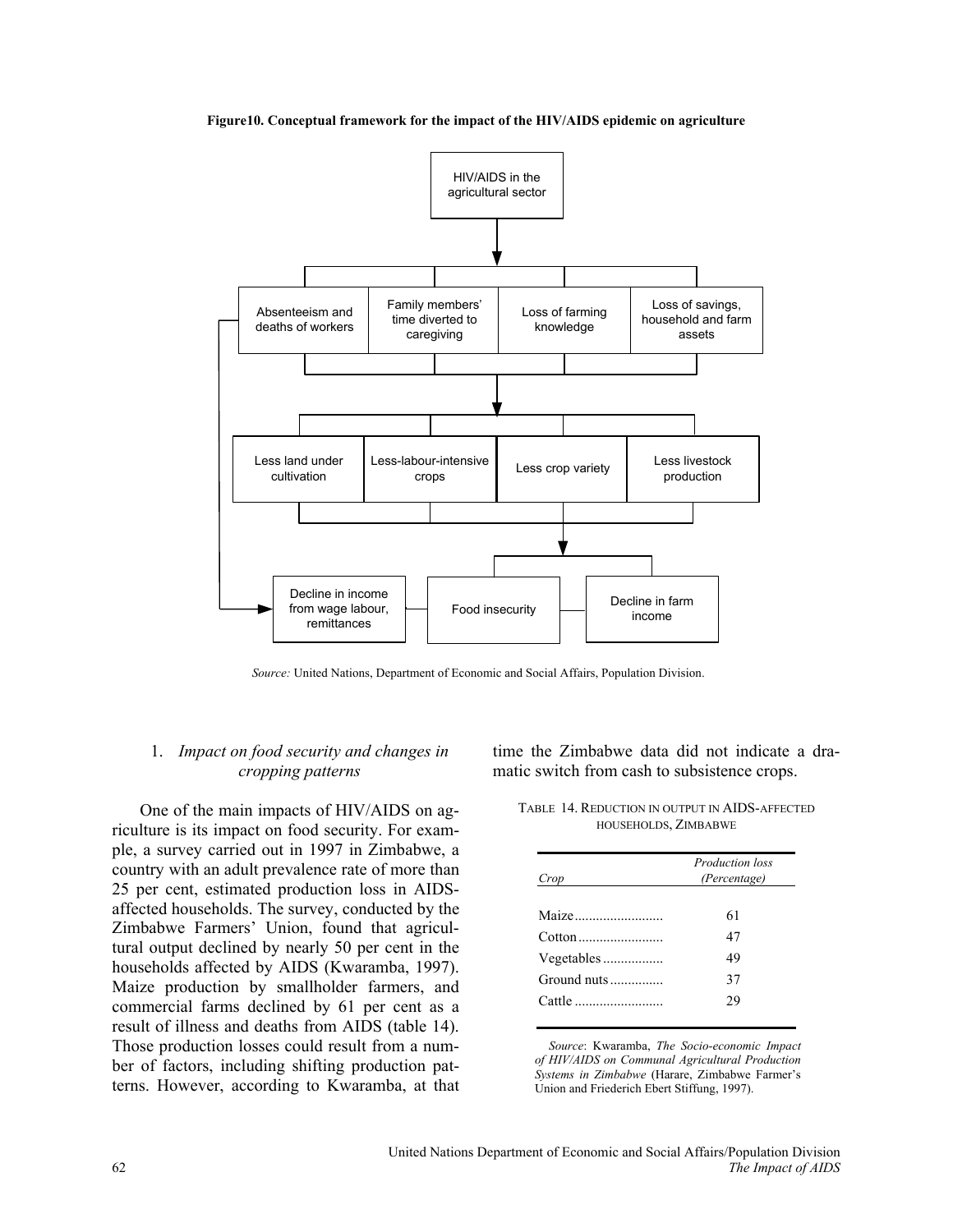By contrast, in Côte d'Ivoire, a 1997 study found that switching to food crops rather than cash crops led to a drop in production by two thirds of previous levels (Black-Michaud, 1997). In addition, reduced remittances resulting from illnesses or deaths of migrant workers were found in Burkina Faso, whose nationals migrate to Côte d'Ivoire as seasonal agricultural workers.

In a study conducted in Burkina Faso in 1997, it was found that in two villages, Sanguié and Boulkiemdé, shifting work patterns and an overall reduction in food production had occurred as a result of the HIV/AIDS epidemic. The same study found that net revenues from agricultural production had decreased by 25 to 50 per cent (FAO, 1997). The Government of Swaziland also reported a 54 per cent drop in agricultural production in households where at least one adult member died from AIDS (*Wall Street Journal*, 9 July 2003).

A study in the United Republic of Tanzania showed that a woman whose husband was sick was likely to spend 45 per cent less time on agriculture than if the husband were healthy. In Kagera, a survey showed that, on average, adults in households that experienced a death spent five hours less on farming during the previous week than those without a death (Mutangadura, 2000).

In Kenya, a study found that the commercial agricultural sector was facing a severe social and economic crisis caused by HIV/AIDS (Rugalema, 1999). The loss of skilled and experienced labour to the epidemic is a serious concern. However, it was difficult to quantify the impact of the epidemic in terms of increasing costs.

In Namibia, worker-deficient households cultivate less land and have fewer cattle and less nonfarm-related cash income (Mutangadura and Mukurazita, 1999).

## 2. *Absenteeism and loss of labour*

In countries or areas heavily affected by the HIV/AIDS epidemic, the time required to care for the sick and seek medical assistance often had an impact on time available for agricultural production. The outcome might be less timely farming practices, resulting in reduced yields and, over time, a general decline in household welfare.

A study conducted in Ethiopia showed the reduction in agricultural labour time as a result of HIV/AIDS: the number of hours per week in agriculture fell from 33.6 hours in non-afflicted households to between 11 and 16 hours in afflicted households (Black-Michaud, 1997).

AIDS is expected to have a greater impact in the future. According to estimates by FAO, between 1985 and 2000, in the 27 most affected countries in Africa, 7 million agricultural workers died from AIDS, and 16 million more deaths were likely to occur in the following two decades. In 12 countries, including the 10 most affected African countries, labour force decreases ranging from 10 to 26 percent are anticipated (table 15). Namibia is expected to suffer the most in terms of loss of labour force by 2020 (26 per cent of its labour force), followed by Botswana.

Another feature of the HIV/AIDS epidemic is that its impact may be observable only when the epidemic reaches the mortality stage of AIDS, with people dying in large numbers. It is therefore important to design measures that allow the prediction of the impact of the epidemic in the future as well as in the present. A study conducted by the United States Department of Agriculture addressed that concern by projecting the impact of AIDS on production (Shapouri and Rosen, 2001). The study found that in the most affected countries in Africa, slow growth in agricultural productivity and the overall economy resulted in growing food insecurity, with a substantial gap between production and needs projected for 2010 in many countries (table 16). Food insecurity is measured by the nutrition gap, which represents the difference between projected food supplies and the amount of food needed to meet per capita nutrition standards at the national level (United States Department of Agriculture, 2001). In Kenya, for example, grain production in 2010 is projected to be 12.1 per cent less than the amount needed (table 16). Increasing reliance on imported grain and food aid will be necessary to meet nutrition requirements (Shapouri and Rosen, 2001).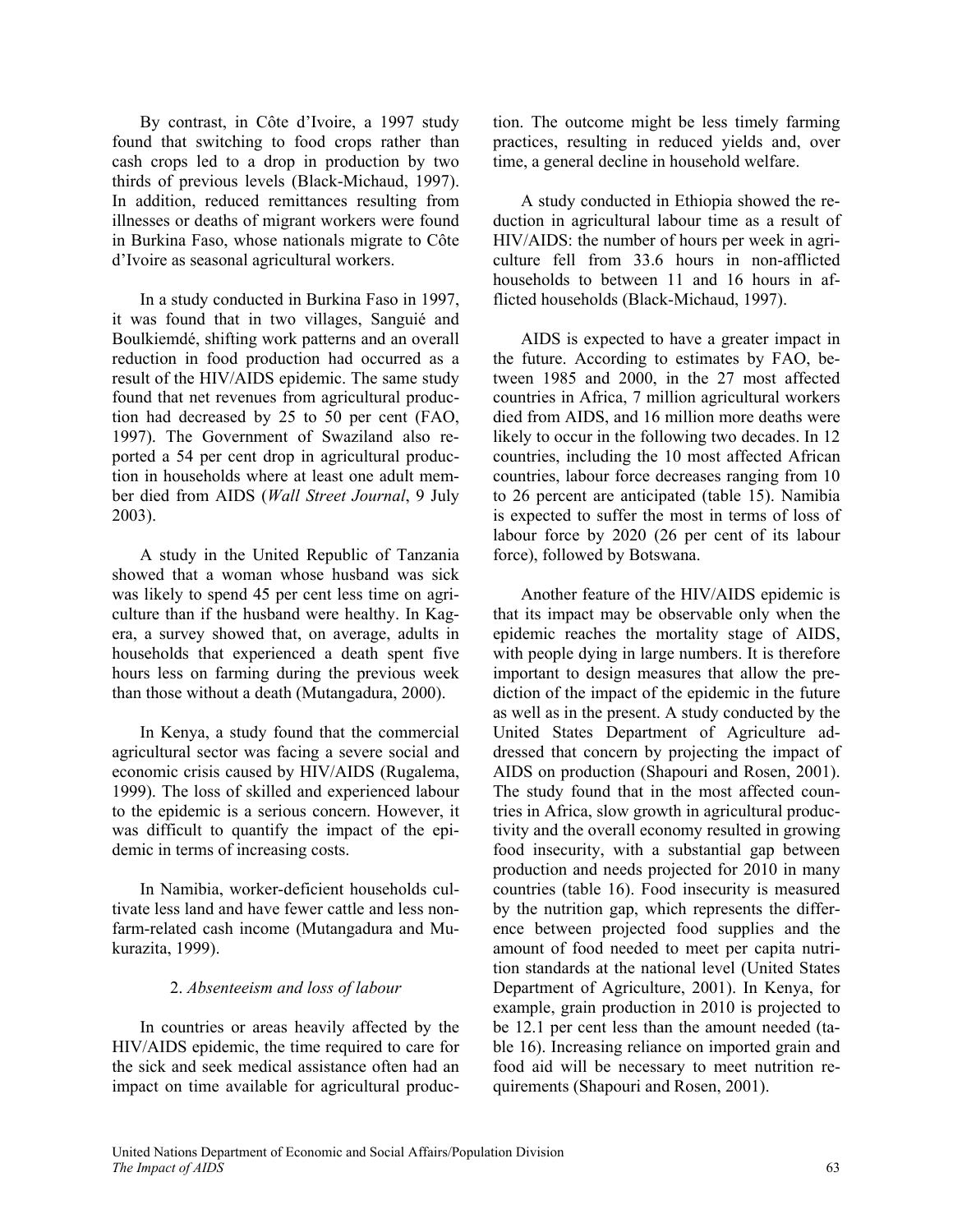| Country                     | <i>2000</i> | 2020 |
|-----------------------------|-------------|------|
|                             |             |      |
|                             | 3.0         | 26.0 |
|                             | 6.6         | 23.2 |
|                             | 9.6         | 22.7 |
|                             | 2.3         | 20.0 |
|                             | 3.9         | 19.9 |
|                             | 3.9         | 16.8 |
|                             | 5.8         | 13.8 |
|                             | 12.8        | 13.7 |
| United Republic of Tanzania | 5.8         | 12.7 |
|                             | 6.3         | 12.6 |
|                             | 5.6         | 11.4 |
|                             | 2.9         | 10.7 |
|                             |             |      |

#### TABLE 15. ESTIMATED AND PROJECTED LOSS OF LABOUR FORCE IN 2000 AND 2020 *(Percentage)*

 *Source:* FAO, "The impact of AIDS on food security", paper presented at the twentyseventh session of the Committee on World Food Security, Rome, 28 May – 1 June 2001.

|                             | Annual production growth Projected nutrition gap <sup>a</sup> |                     |      |  |
|-----------------------------|---------------------------------------------------------------|---------------------|------|--|
|                             |                                                               | 1980-1999 1989-1999 | 2010 |  |
|                             | Percentage                                                    |                     |      |  |
| Eastern Africa              |                                                               |                     |      |  |
|                             | 0.44                                                          | $-1.04$             | 12.1 |  |
|                             | 2.18                                                          | 1 2.9               | 0.0  |  |
| United Republic of Tanzania | 2.03                                                          | 0.00                | 33.6 |  |
| Southern Africa             |                                                               |                     |      |  |
|                             | 1.83                                                          | 4 14                | 18.1 |  |
|                             | $-122$                                                        | $-3.63$             | 69.9 |  |
|                             | $-1.06$                                                       | $-0.10$             | 2.4  |  |

TABLE 16. GRAIN MARKET PERFORMANCE FOR SELECTED AFRICAN COUNTRIES

 *Source:* Based on S. Shapouri and S. Rosen, "Toll on agriculture from HIV/AIDS in sub-Saharan Africa"*, Agriculture Information* Bulletin, No. 765-9 (June, 2001).

a As a percentage of grain production*.* 

Outside of Africa, very few studies of the impact of HIV/AIDS on agriculture are currently available. This may be a result of the lower HIV prevalence in Asia and Latin America and the lower percentage of employment in the agricultural sector, which may lead to a lower impact. Nonetheless, it is still important to conduct studies in those regions to investigate the likely impact of HIV/AIDS on agriculture and the ways in which

the social and physical environment may contribute to lessening the impact. For example, a study conducted in Thailand reached the conclusion that one third of the rural families affected by AIDS experienced a halving of their agriculture output (UNAIDS, 2000c).

Another study in Thailand of the impact of AIDS on rural families showed that the agricul-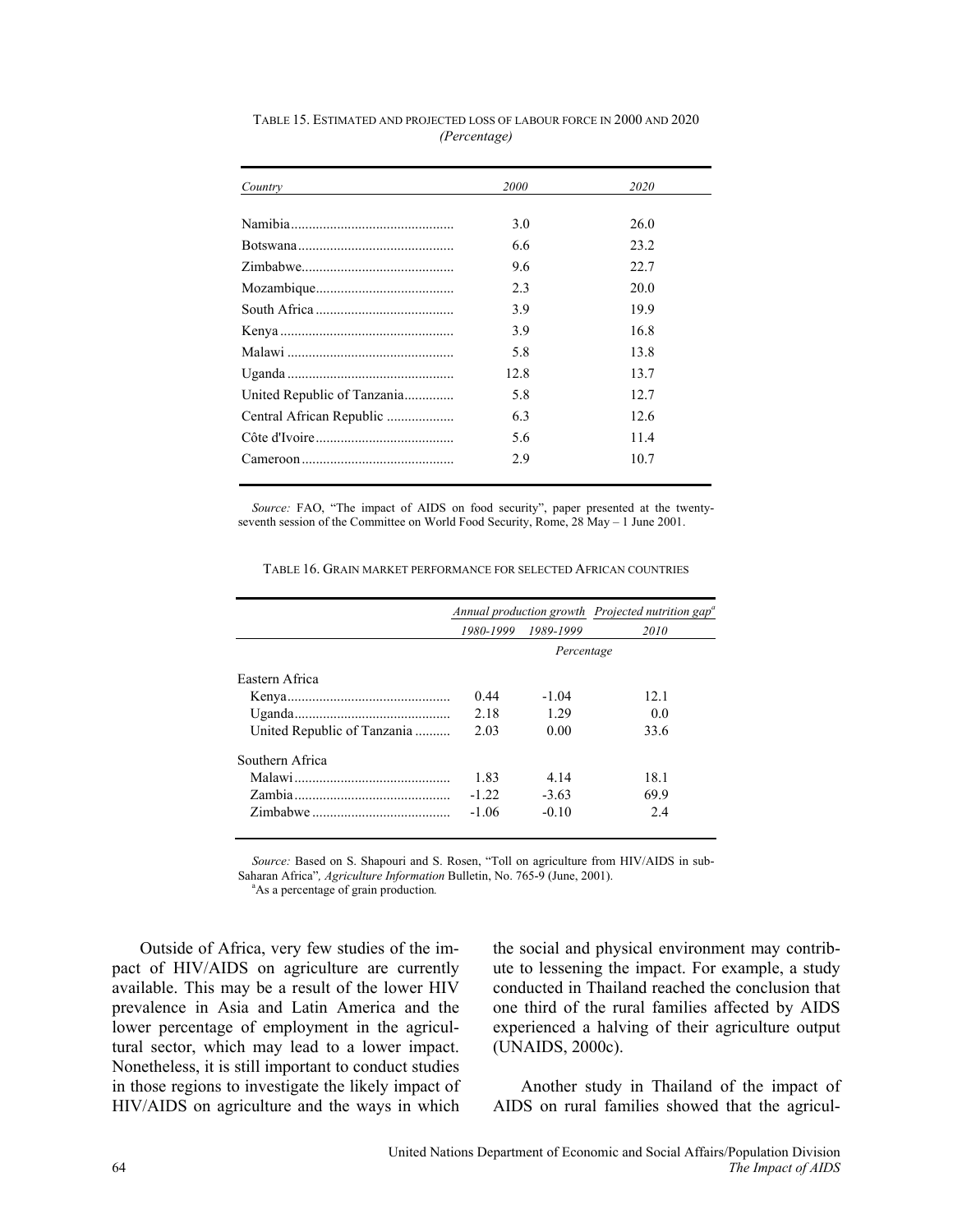# **Box. Key points on the socio-economic impact of HIV/AIDS on agriculture and rural development**

The following factors should be borne in mind when analysing the impact of AIDS in rural areas:

• What distinguishes HIV/AIDS from other fatal diseases is that (a) **it primarily affects the most productive age group of men and women between 15 and 49 years**—the main breadwinners and heads of households raising families and supporting the elderly—**and their children**; (b) its full impact is revealed only gradually (given a median survival period of around 9 years in developing countries); and (c) there is no cure while drugs that can prolong life are not available to the large majority of infected people in developing countries.

• **The stigma attached to HIV/AIDS** is a distinguishing characteristic of the epidemic with adverse consequences for response measures. As a result of this stigma, it is more difficult to address HIV/AIDS than other diseases.

• **Countries in Southern and Eastern Africa have** increasing urban-to-rural equalization of HIV prevalence. Moreover, given the predominantly rural composition of many of these countries, in terms of absolute numbers, the number of people living with HIV/AIDS may be higher in rural than in urban areas.

• **The impact of HIV/AIDS is cross-sectoral and systemic.** Agriculture is a dynamic, integrated and interdependent system of productive and other components operating through a network of interrelated subsectors, institutions and rural households with linkages at every level of activity. The efficiency and effectiveness of each subsector, institution and household depends, to a large extent, on the capacity in other parts of the system. If this capacity is eroded through HIV, then the system's ability to function will be diminished.

• **The impact of HIV/AIDS on agricultural production systems and rural livelihoods** must be disaggregated into its spatial and temporal dimensions. Geographic and ethnic factors, gender, age, agroecological conditions and livelihood strategies play a role on the impact of HIV/AIDS on agricultural production and livelihood systems.

• **HIV/AIDS disproportionately affects sectors that are highly labour-intensive** or have large numbers of mobile or migratory workers, including agriculture, transportation and mining.

The magnitude of the epidemic is such that one can no longer categorize households as afflicted, affected and unaffected. **Nearly all households within a community are likely to be directly or indirectly impacted by the epidemic**.

• It has been argued that **those rural people whose activities are not counted by standard measurements of economic performance and productivity are among the most vulnerable to the impact of HIV/AIDS**. The effects of the epidemic on the resources, time and labour of those working in subsistence agriculture, in rural households (particularly women) and in the informal sector are for the most part invisible in quantitative terms.

• **The cost of HIV/AIDS is largely borne by rural communities.** Many HIV-infected urban dwellers return to their village of origin when they fall ill. Rural households (particularly women) provide most of the care for AIDS patients. In addition, food, medical care costs and funeral expenses are primarily borne by rural families.

• **The burden of the socio-economic impact of HIV/AIDS disproportionately affects rural women**. Widows tend to become poorer as they lose access to land, property, inputs, credit and support services. HIV/AIDS stigmatization compounds their situation further, as assistance from the extended family and the community—their only safety net—is often severed. Widowers tend to remarry soon after losing their wives, thus cushioning their families from AIDS impacts.

• **The impact of HIV/AIDS on children is severe** as widespread orphanhood and fosterage are bringing the coping mechanisms of many extended families to the breaking point. Withdrawal from school, a decrease in food intake, a decline in inherited assets and less attention from caretakers are among the adverse effects of the epidemic on children.

Excerpt from D. Topouzis, *Addressing the Impact of HIV/AIDS on Ministries of Agriculture: Focus on Eastern and Southern Africa* (Rome, FAO; and Geneva, UNAIDS, 2003).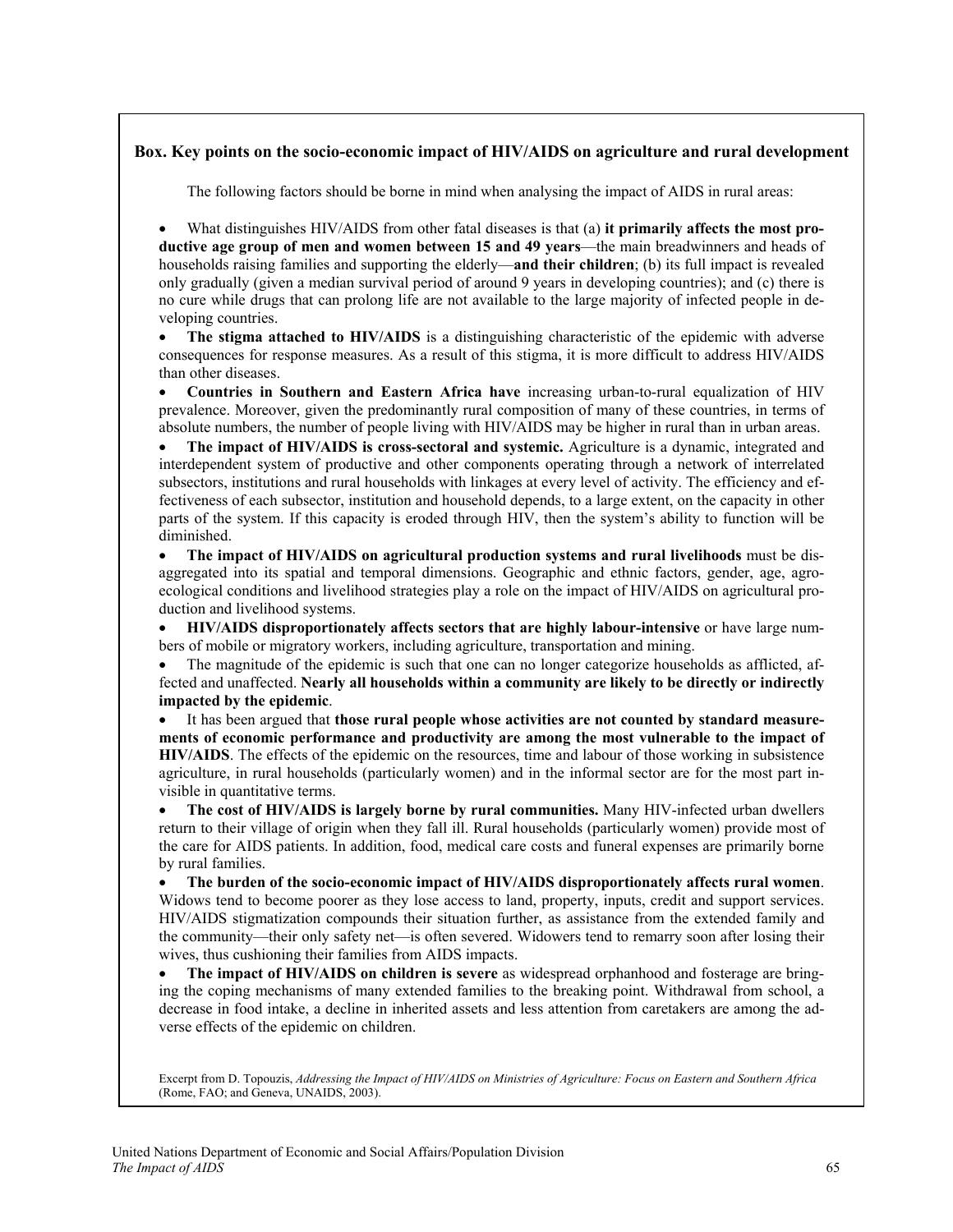tural families and the poorest families in the northern provinces of Thailand, where more AIDS cases were found, were also the most vulnerable to the economic impact on agriculture. The study found that the economic impact of an adult AIDS death was sizeable despite all the coping strategies employed. The least able to cope were the poorest and the least educated agricultural workers (Pitayanon, Kongsin and Janjaroen, 1997).

#### 3. *Gender implications*

HIV/AIDS frequently has severe consequences for rural widows of AIDS victims. In sub-Saharan Africa and Asia, women contribute to more than half the food production and are usually involved in the most labour-intensive farming activities (UNAIDS, 2002). However, in areas where women are not permitted to inherit property, they may lose access to land and other assets when their husband dies (FAO and UNAIDS, 2003). In some cases, the cultural division of labour makes it impossible for women to assume the farming tasks previously performed by their husbands, and they are forced to abandon farming. Inequality in access to credit, employment, education and information all make women more vulnerable to the negative impacts of HIV/AIDS (Stokes, 2003). Moreover, the stigma of the disease may inhibit widows from seeking community and extended-family support, which are vital safety nets in rural areas.

## C. CONCLUSIONS

The evidence with respect to the impact of HIV/AIDS on agriculture remains scattered and incomplete. Most studies cover small areas, and many do not include a control or comparison group of households not affected by HIV/AIDS. Moreover, little is known about the effects of the epidemic over time. Nonetheless, the current evidence demonstrates that HIV/AIDS is having a crushing effect on agricultural production and the economic viability of AIDS-affected households in diverse areas of Africa. HIV/AIDS is also having a serious impact on commercial agricultural enterprises.

The future impact of HIV/AIDS on agriculture will depend, among other things, on finding ways to reduce the amount of labour required, including introducing less labour-intensive methods of production and increasing yields with nonlabour inputs. In many of the countries most affected by HIV/AIDS, the agriculture sector was already under stress from desertification and government neglect of the traditional farming sector. The epidemic is intensifying labour shortages, increasing malnutrition and adding to the burden of rural women, especially those who head farm households.

The major findings of the chapter are as follows:

- **The HIV/AIDS epidemic has led to significant reductions in food production in AIDS-affected households.** In two villages in Burkina Faso, for example, revenues from agricultural production declined by 25-50 per cent as a result of AIDS. The Government of Swaziland reported a 54 per cent drop in agricultural production in AIDSaffected households.
- **HIV/AIDS has caused a decline in the supply of labour for food and livestock production.** The decline is caused by the illness and deaths of people living with AIDS and by the time spent by household members in caring for sick relatives. In the United Republic of Tanzania, for example, a study found that a woman whose husband was sick spent 45 per cent less time on agricultural tasks than a woman whose husband was healthy. Even larger declines have been documented for Ethiopia.
- **HIV/AIDS has caused shifts of production from cash crops to food crops in AIDS-affected households.**  The change has resulted in lower household incomes and a lack of funds to buy non-food essentials or nonlabour inputs necessary to maintain agricultural yields.